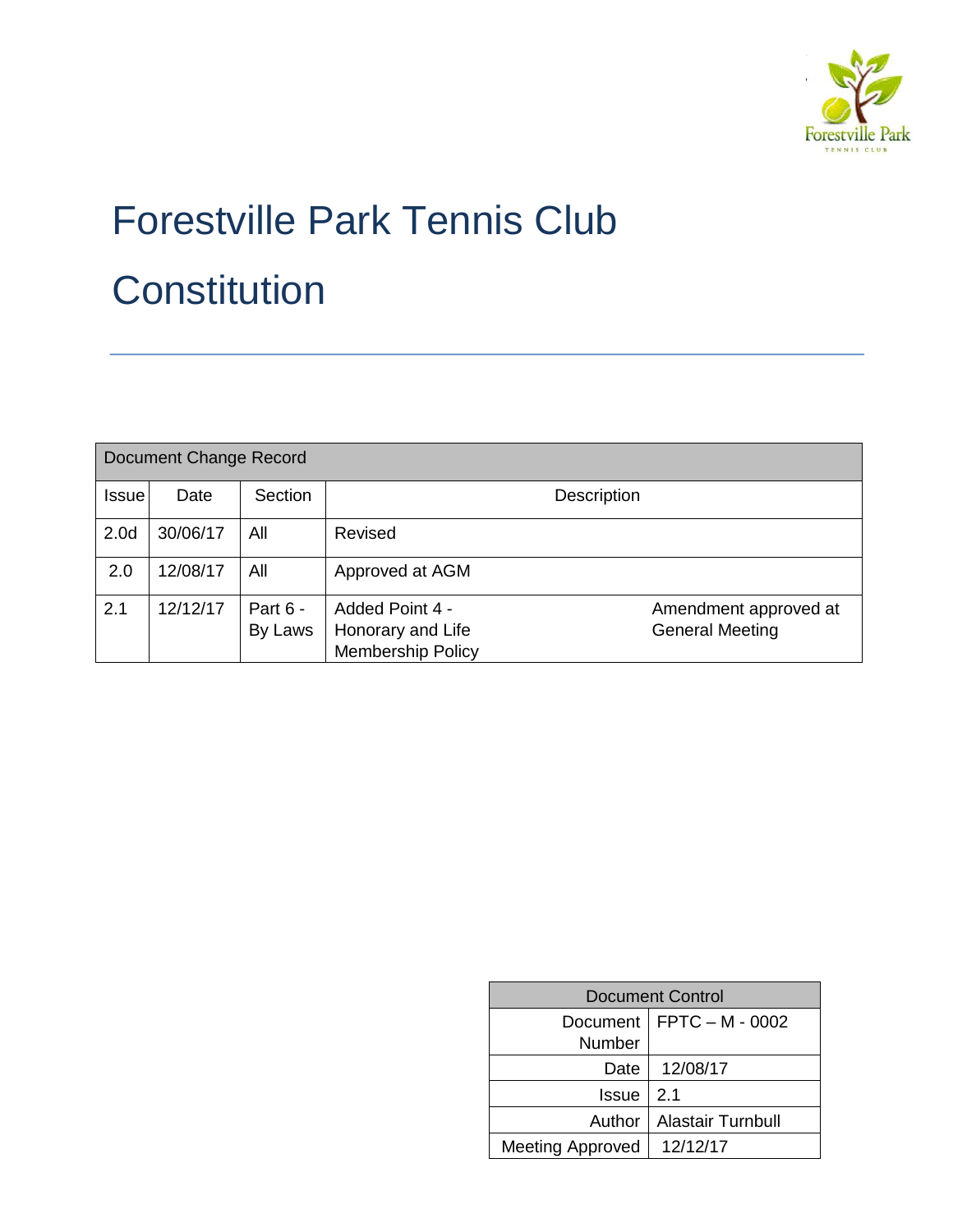#### **ASSOCIATIONS INCORPORATION ACT 2009 (NSW)**

#### **FORESTVILLE PARK TENNIS CLUB INCORPORATED**

## **CONTENTS**

|  | 3  |  |
|--|----|--|
|  | 3  |  |
|  |    |  |
|  | 4  |  |
|  | 4  |  |
|  | 5  |  |
|  | 5  |  |
|  | 5  |  |
|  | 5  |  |
|  | 6  |  |
|  | 6  |  |
|  | 6  |  |
|  | 7  |  |
|  | 7  |  |
|  | 9  |  |
|  | 9  |  |
|  | 9  |  |
|  | 9  |  |
|  | 10 |  |
|  | 10 |  |
|  | 11 |  |
|  | 11 |  |
|  | 11 |  |
|  | 12 |  |
|  | 12 |  |
|  |    |  |
|  | 14 |  |
|  |    |  |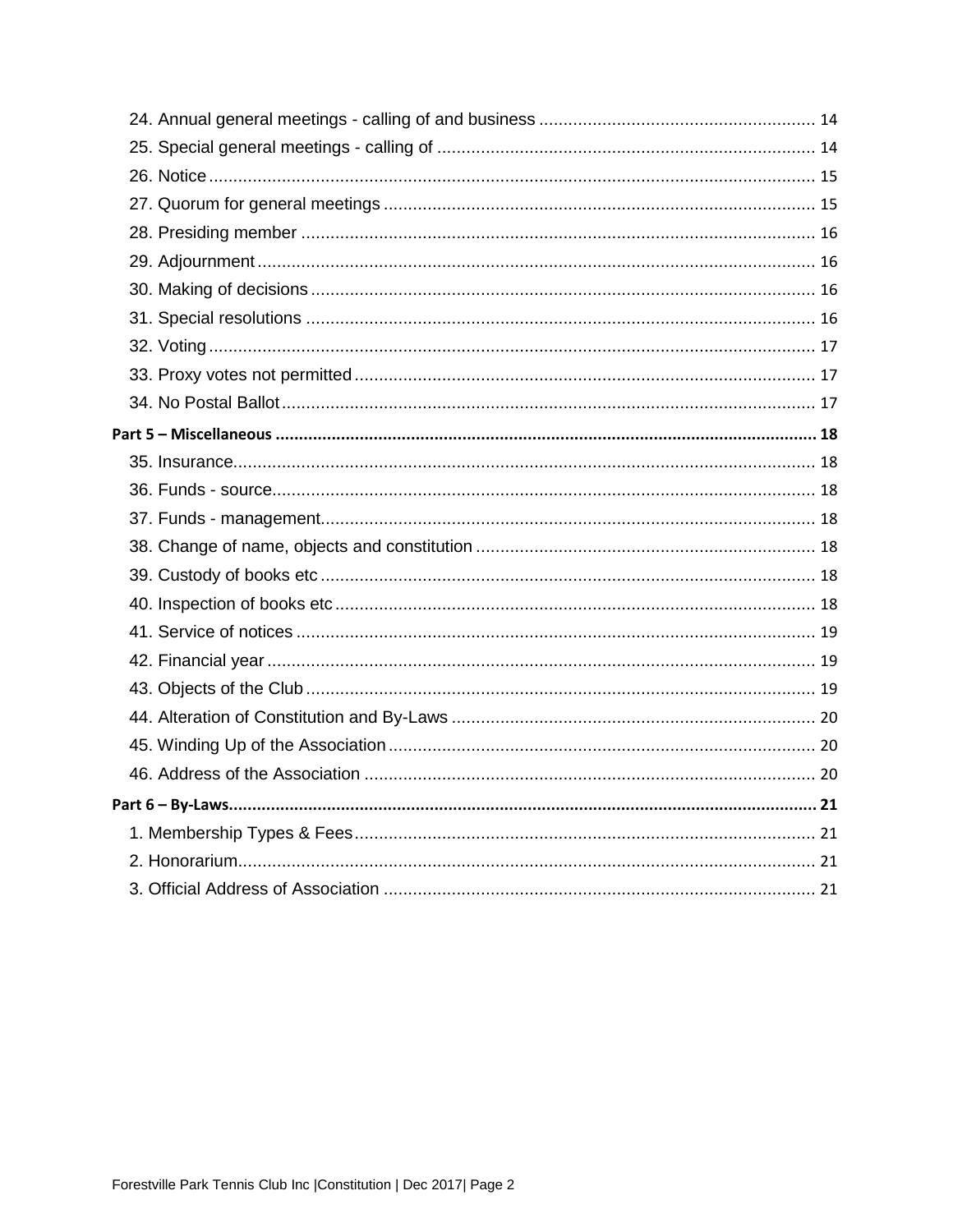# <span id="page-3-0"></span>PART 1 – PRELIMINARY

The name of the Club is Forestville Park Tennis Club Incorporated (**Club**).

#### 1. DEFINITIONS

(1) In this constitution:

ordinary committee member means a member of the committee who is not an office-bearer of the association.

secretary means:

- (a) the person holding office under this constitution as secretary of the association, or
- (b) if no such person holds that office the public officer of the association.

special general meeting means a general meeting of the association other than an annual general meeting.

the Act means the Associations Incorporation Act 2009.

the Regulation means the Associations Incorporation Regulation 2010.

(2) In this constitution:

- (a) a reference to a function includes a reference to a power, authority and duty, and
- (b) a reference to the exercise of a function includes, if the function is a duty, a reference to the performance of the duty.

(3) The provisions of the Interpretation Act 1987 apply to and in respect of this constitution in the same manner as those provisions would so apply if this constitution were an instrument made under the Act.

the Coach refers to the body responsible for the day to day running of the tennis facility as per the Coaches Agreement. The Coaches Agreement is a contract with another party responsible for the day to day running of the tennis facility.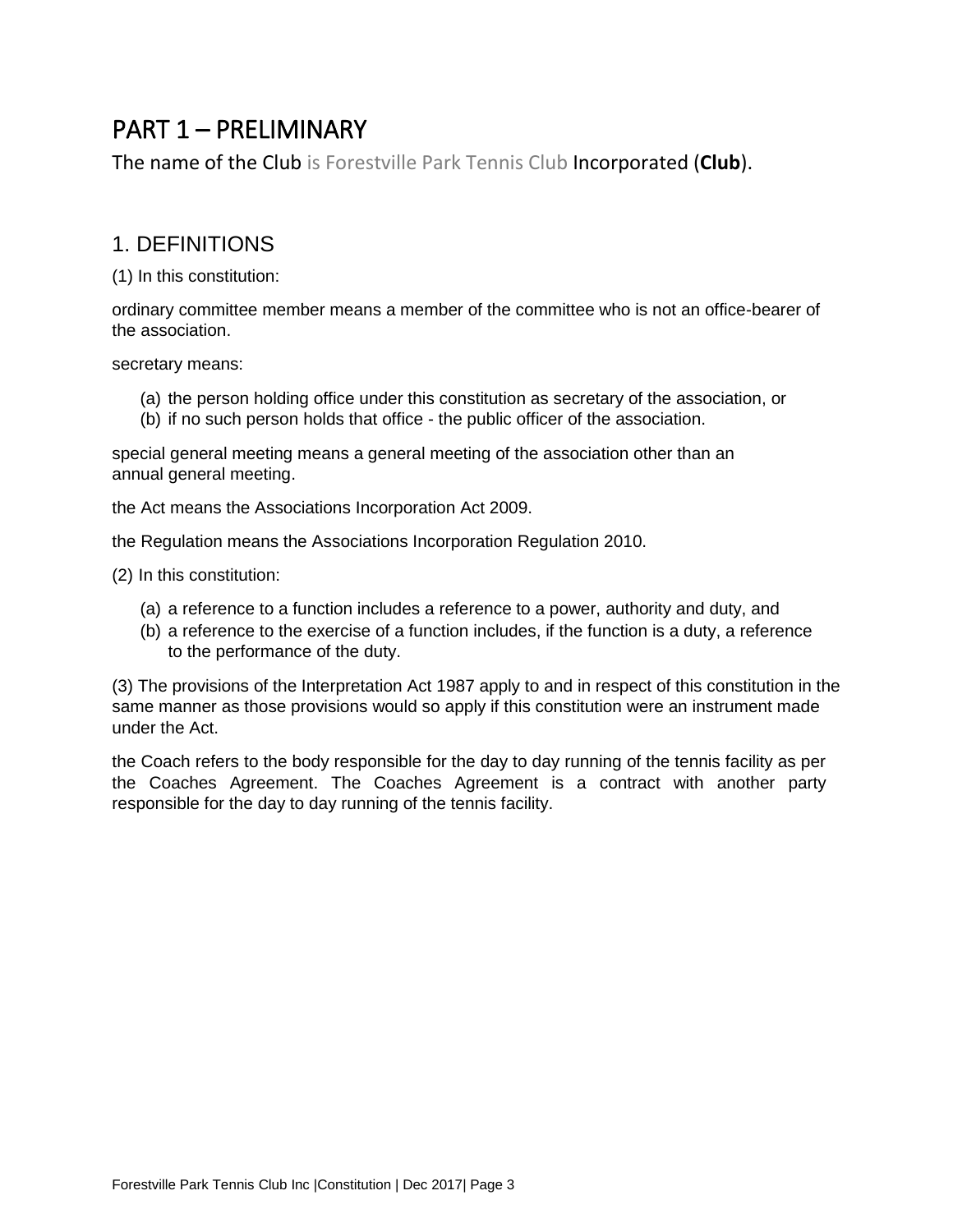## <span id="page-4-0"></span>PART 2 – MEMBERSHIP

#### 2. MEMBERSHIP GENERALLY

- (1) A person is eligible to be a member of the association if:
	- (a) the person is a natural person, and the person has been nominated and approved for membership of the association in accordance with clause 3
	- (b) Or if the person is a natural person and has been accepted as a Life Member as approved at an annual general meeting following a recommendation from the Committee. Both the nomination and acceptance to be decided by simple majority of those eligible to vote.
- (2) A person is taken to be a member of the association if:
	- (a) the person is a natural person, and
	- (b) the person was:
		- i. in the case of an unincorporated body that is registered as the association a member of that unincorporated body immediately before the registration of the association, or
		- ii. in the case of an association that is amalgamated to form the relevant association - a member of that other association immediately before the amalgamation, or
		- iii. in the case of a registrable corporation that is registered as an association a member of the registrable corporation immediately before that entity was registered as an association.
- (3) A person is taken to be a member of the association if the person was one of the individuals on whose behalf an application for registration of the association under section 6 (1) (a) of the Act was made.

#### 3. NOMINATION FOR MEMBERSHIP

- (1) A nomination of a person for membership of the association:
	- (a) must be made by the person requesting membership of the association, or a person legally able to represent that person, providing the information captured as part of the TNSW online new member registration process; and
	- (b) must be lodged with the new membership officer of the association.
- (2) As soon as practicable after receiving a nomination for membership, the new membership officer must refer the nomination to the committee which is to determine whether to approve or to reject the nomination.
- (3) As soon as practicable after the committee makes that determination, the new membership officer must: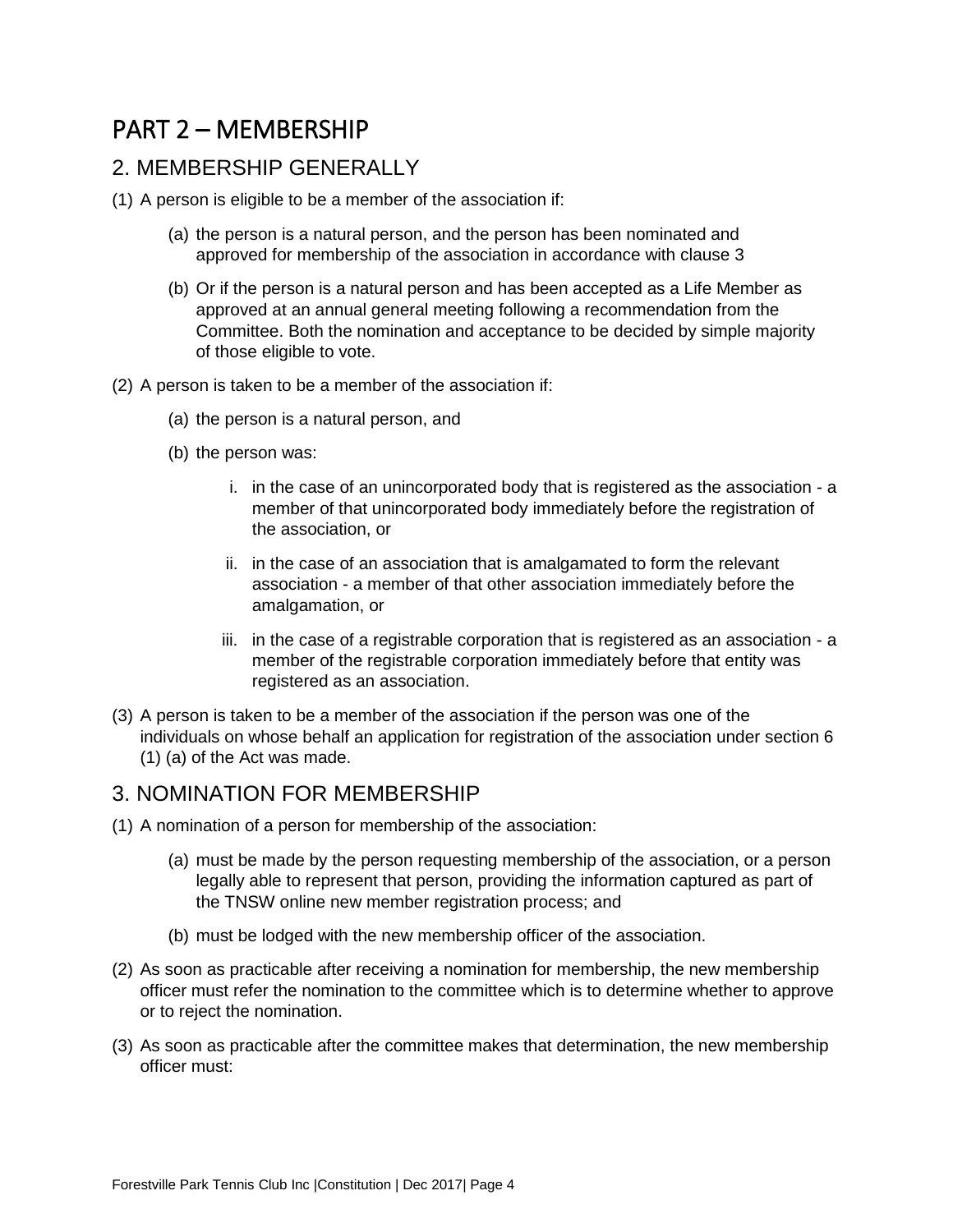- <span id="page-5-0"></span>(a) notify the nominee, in writing, that the committee approved or rejected the nomination (whichever is applicable), and
- (b) if the committee approved the nomination, request the nominee to pay (within the period of 28 days after receipt by the nominee of the notification) the sum payable under this constitution by a member as entrance fee and annual subscription.
- (4) The secretary must, on payment by the nominee of the amounts referred to in subclause (3) (b) within the period referred to in that provision, enter or cause to be entered the nominee's name in the register of members and, on the name being so entered, the nominee becomes a member of the association.

#### 4. CESSATION OF MEMBERSHIP

A person ceases to be a member of the association if the person:

- (a) dies, or
- (b) resigns membership, or
- (c) is expelled from the association, or
- (d) fails to pay the annual membership fee under clause 8 (2) within 6 weeks after the fee is due.

#### 5. MEMBERSHIP ENTITLEMENTS NOT TRANSFERABLE

A right, privilege or obligation which a person has by reason of being a member of the association:

- (a) is not capable of being transferred or transmitted to another person, and
- (b) terminates on cessation of the person's membership.

#### 6. RESIGNATION OF MEMBERSHIP

- (1) A member of the association may resign from membership of the association by first giving to the secretary written notice of at least 1 month (or such other period as the committee may determine) of the member's intention to resign and, on the expiration of the period of notice, the member ceases to be a member.
- (2) If a member of the association ceases to be a member under subclause (1), and in every other case where a member ceases to hold membership, the secretary must make an appropriate entry in the register of members recording the date on which the member ceased to be a member.

#### 7. REGISTER OF MEMBERS

(1) The public officer of the association must establish and maintain a register of members of the association specifying the name and postal or residential address of each person who is a member of the association together with the date on which the person became a member.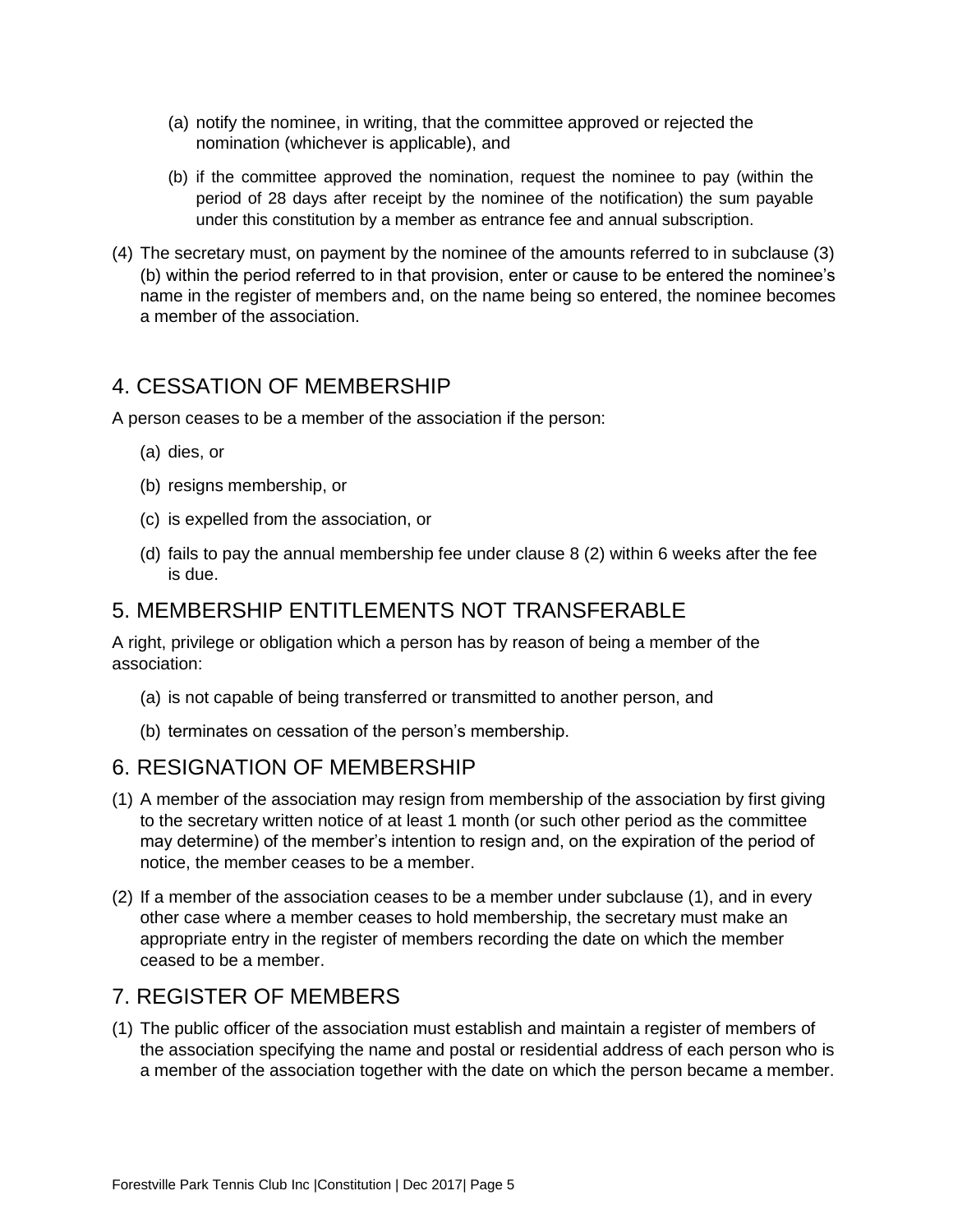- <span id="page-6-0"></span>(2) The register of members must be kept in New South Wales:
	- (a) at the main premises of the association, or
	- (b) if the association has no premises, at the association's official address.
- (3) The register of members must be open for inspection, free of charge, by any member of the association at any reasonable hour.
- (4) A member of the association may obtain a copy of any part of the register on payment of a fee of not more than \$1 for each page copied.
- (5) The default for all members will be that their information will not be for publication unless the member expressly indicates otherwise. In the instance where a member has flagged their information as not for publication only their name may be made available for inspection.
- (6) A member must not use information about a person obtained from the register to contact or send material to the person, other than for:
	- (a) the purposes of sending the person a newsletter, a notice in respect of a meeting or other event relating to the association or other material relating to the association, or
	- (b) any other purpose necessary to comply with a requirement of the Act or the Regulation.

#### 8. FEES AND SUBSCRIPTIONS

- (1) A member of the association must, on admission to membership, pay to the association a fee of \$1 or, if some other amount is determined by the committee, that other amount.
- (2) In addition to any amount payable by the member under subclause (1), a member of the association must pay to the association an annual membership fee of \$2 or, if some other amount is determined by the committee, that other amount:
	- (a) except as provided by paragraph (b), before 1 July in each calendar year, or
	- (b) if the member becomes a member on or after 1 July in any calendar year on becoming a member and before 1 July in each succeeding calendar year.
- (3) Fees and Subscriptions are further covered in By-Law 1.

#### 9. MEMBERS' LIABILITIES

The liability of a member of the association to contribute towards the payment of the debts and liabilities of the association or the costs, charges and expenses of the winding up of the association is limited to the amount, if any, unpaid by the member in respect of membership of the association as required by clause 8.

#### 10. RESOLUTION OF DISPUTES

(1) A dispute between a member and another member (in their capacity as members) of the association, or a dispute between a member or members and the association, should in the first instance be referred to the committee. If the dispute is not resolved within 6 weeks then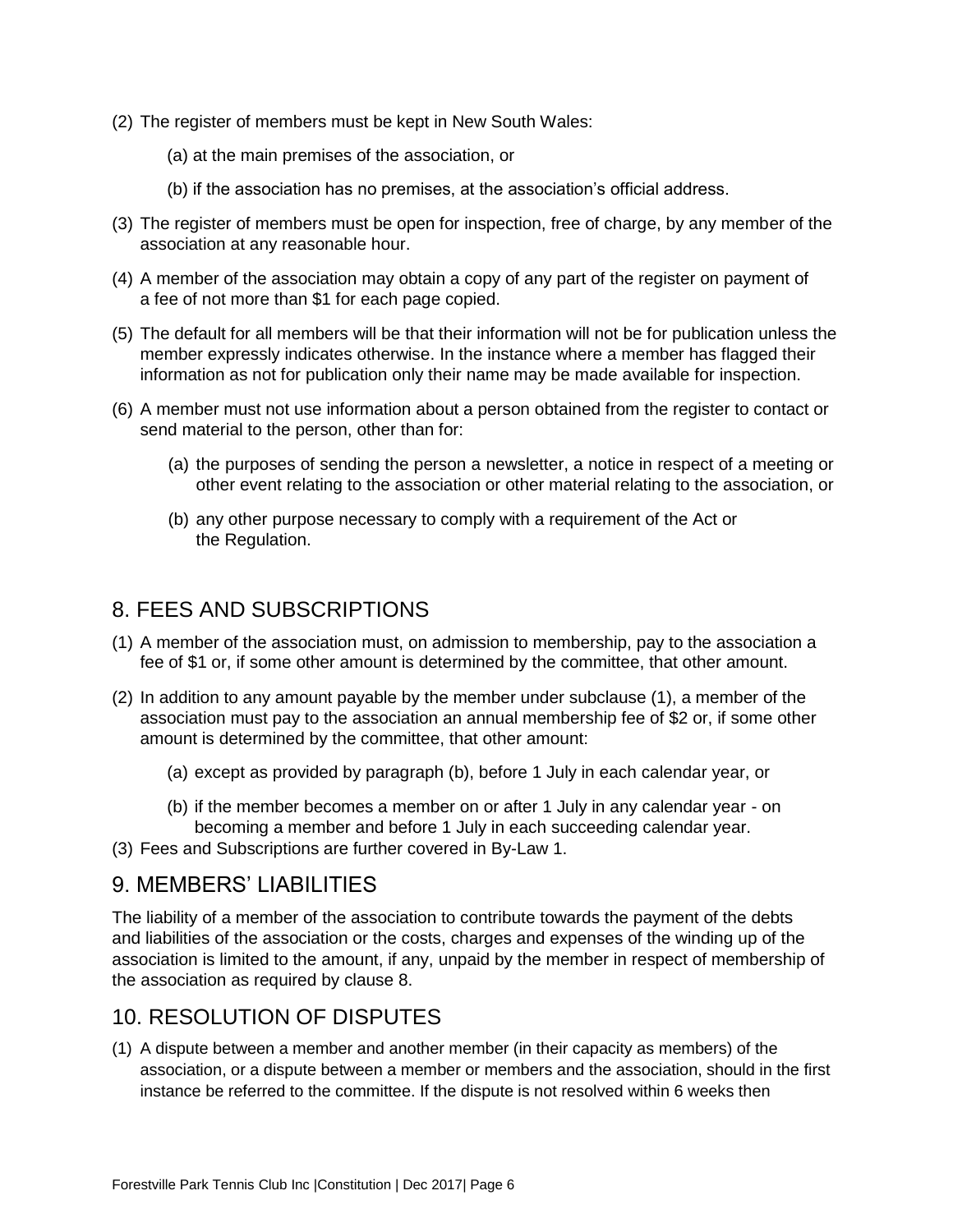<span id="page-7-0"></span>the dispute is to be referred to a community justice centre for mediation under the Community Justice Centres Act 1983.

- (2) If a dispute is not resolved by mediation within 3 months of the referral to a community justice centre, the dispute is to be referred to arbitration.
- (3) The Commercial Arbitration Act 1984 applies to any such dispute referred to arbitration.

#### 11. DISCIPLINING OF MEMBERS

- (1) A complaint may be made to the committee by any person that a member of the association:
	- (a) has refused or neglected to comply with a provision or provisions of this constitution, or
	- (b) has wilfully acted in a manner prejudicial to the interests of the association.

(2) The committee may refuse to deal with a complaint if it considers the complaint to be trivial or vexatious in nature.

(3) If the committee decides to deal with the complaint, the committee:

- (a) must cause notice of the complaint to be served on the member concerned, and
- (b) must give the member at least 14 days from the time the notice is served within which to make submissions to the committee in connection with the complaint, and
- (c) must take into consideration any submissions made by the member in connection with the complaint.

(4) The committee may, by resolution, expel the member from the association or suspend the member from membership of the association if, after considering the complaint and any submissions made in connection with the complaint, it is satisfied that the facts alleged in the complaint have been proved and the expulsion or suspension is warranted in the circumstances.

(5) If the committee expels or suspends a member, the secretary must, within 7 days after the action is taken, cause written notice to be given to the member of the action taken, of the reasons given by the committee for having taken that action and of the member's right of appeal under clause 12.

(6) The expulsion or suspension does not take effect:

- (a) until the expiration of the period within which the member is entitled to appeal against the resolution concerned, or
- (b) if within that period the member exercises the right of appeal, unless and until the association confirms the resolution under clause 12, whichever is the later.

#### 12. RIGHT OF APPEAL OF DISCIPLINED MEMBER

(1) A member may appeal to the association in general meeting against a resolution of the committee under clause 11, within 7 days after notice of the resolution is served on the member, by lodging with the secretary a notice to that effect.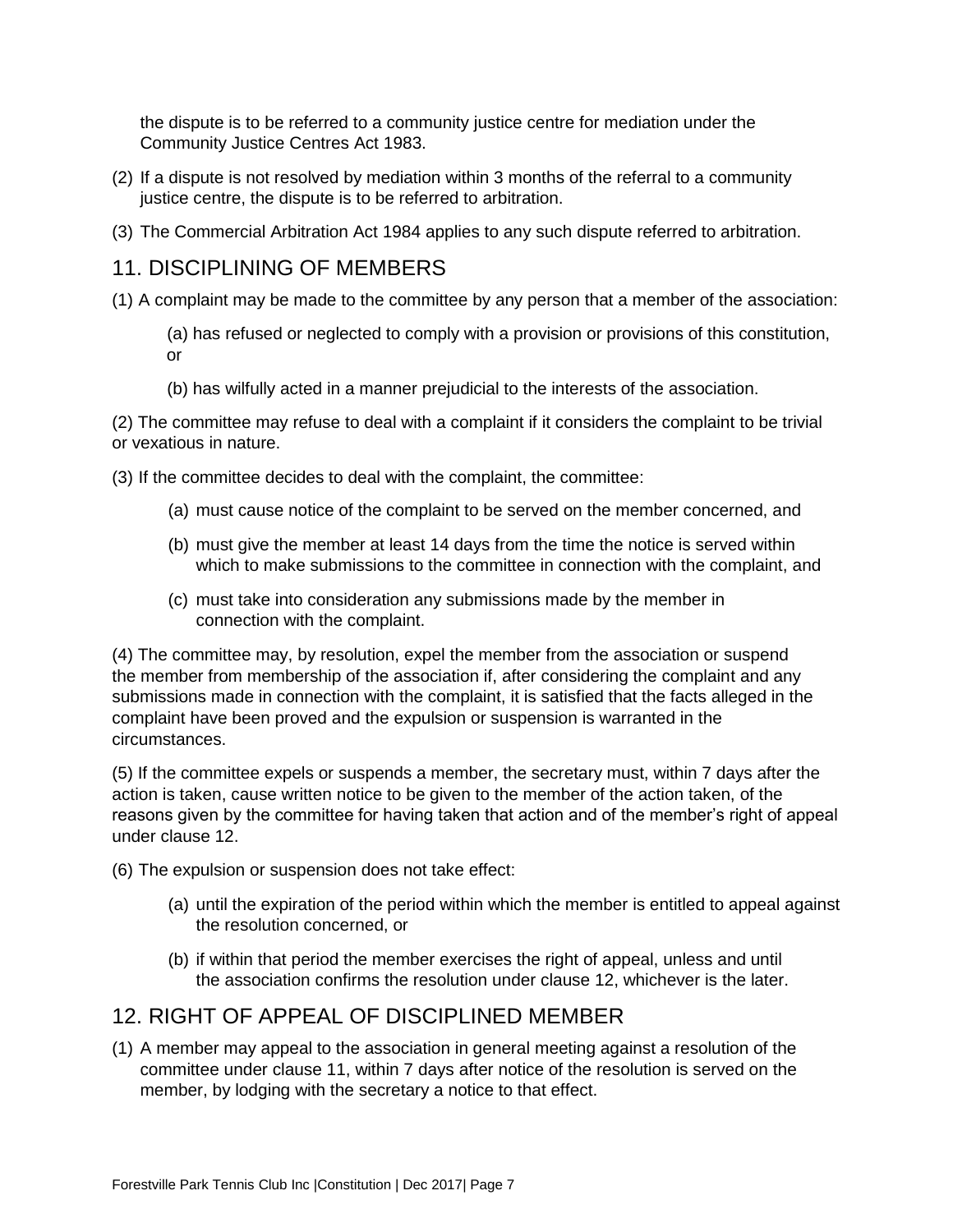- (2) The notice may, but need not, be accompanied by a statement of the grounds on which the member intends to rely for the purposes of the appeal.
- (3) On receipt of a notice from a member under subclause (1), the secretary must notify the committee which is to convene a general meeting of the association to be held within 28 days after the date on which the secretary received the notice.
- (4) At a general meeting of the association convened under subclause (3):
	- (a) no business other than the question of the appeal is to be transacted, and
	- (b) the committee and the member must be given the opportunity to state their respective cases orally or in writing, or both, and
	- (c) the members present are to vote by secret ballot on the question of whether the resolution should be confirmed or revoked.
- (5) The appeal is to be determined by a simple majority of votes cast by members of the association.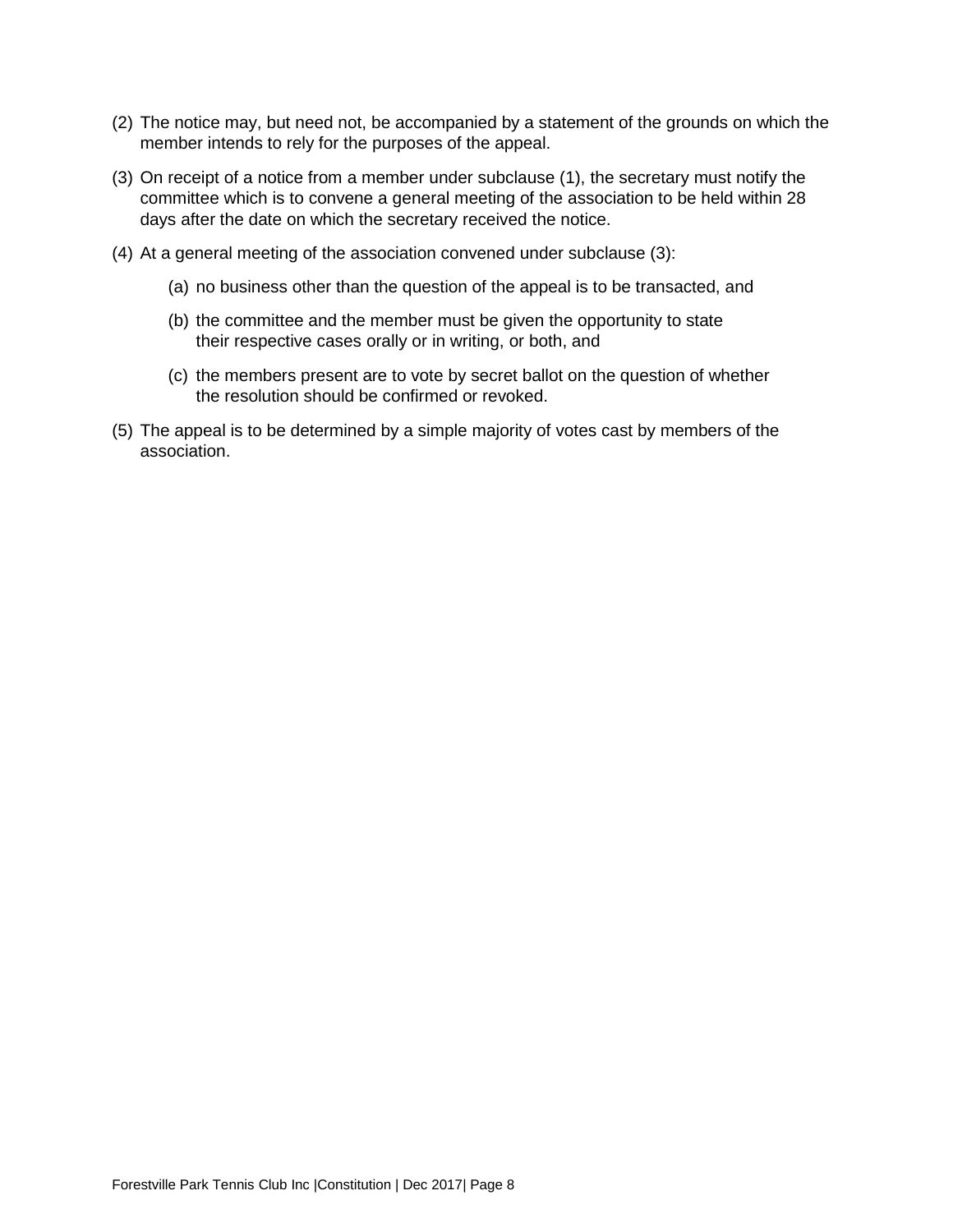# <span id="page-9-0"></span>PART 3 – THE COMMITTEE

## 13. POWERS OF THE COMMITTEE

Subject to the Act, the Regulation and this constitution and to any resolution passed by the association in general meeting, the committee:

- (a) is to control and manage the affairs of the association, and
- (b) may exercise all such functions as may be exercised by the association, other than those functions that are required by this constitution to be exercised by a general meeting of members of the association, and
- (c) has power to perform all such acts and do all such things as appear to the committee to be necessary or desirable for the proper management of the affairs of the association.

#### 14. COMPOSITION AND MEMBERSHIP OF COMMITTEE

- (1) The committee is to consist of:
	- (a) the office-bearers of the association, and
	- (b) at least one ordinary committee member, each of whom is to be elected at the annual general meeting of the association under clause 15.
- (2) The maximum number of committee members is to be nine.
- (3) The office-bearers of the association are as follows:
	- (a) the president,
	- (b) the vice-president,
	- (c) the treasurer,
	- (d) the secretary.
	- (e) the club captain
- (4) A committee member may hold up to two offices (other than both the president and vicepresident offices).
- (5) Each member of the committee is, subject to this constitution, to hold office until the conclusion of the annual general meeting following the date of the member's election, but is eligible for re-election.

#### 15. ELECTION OF COMMITTEE MEMBERS

- <span id="page-9-1"></span>(1) Nominations of candidates for election as office-bearers of the association or as ordinary committee members:
	- (a) must be made in writing, signed by two members of the association and accompanied by the written consent of the candidate (which may be endorsed on the form of the nomination), and
	- (b) must be delivered to the secretary of the association at least 7 days before the date fixed for the holding of the annual general meeting at which the election is to take place.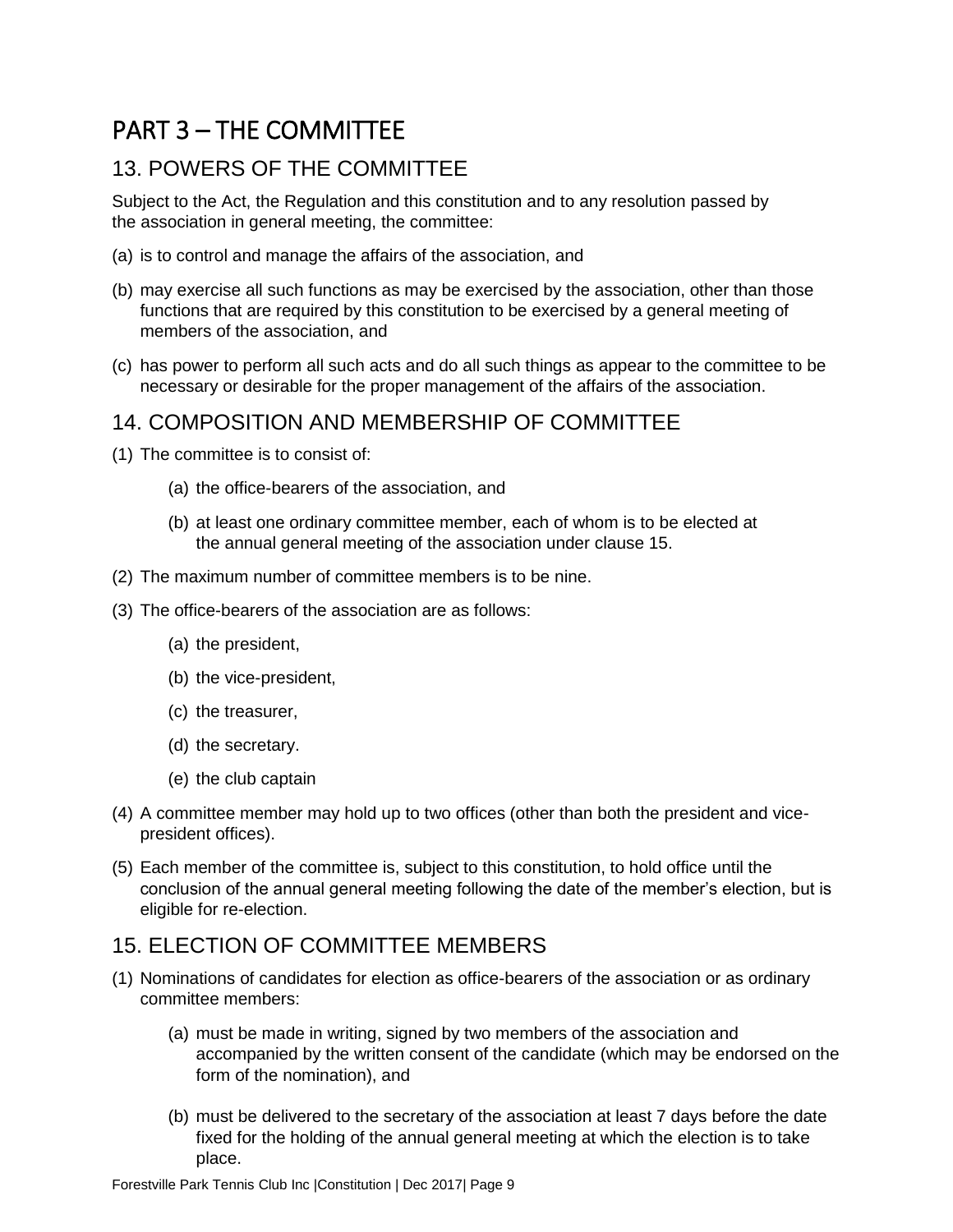- (2) If insufficient nominations are received to fill all vacancies on the committee, the candidates nominated are taken to be elected and further nominations are to be received at the annual general meeting.
- (3) If insufficient further nominations are received, any vacant positions remaining on the committee are taken to be casual vacancies.
- (4) If the number of nominations received is equal to the number of vacancies to be filled, the persons nominated are taken to be elected.
- (5) If the number of nominations received exceeds the number of vacancies to be filled, a ballot is to be held.
- (6) The ballot for the election of office-bearers and ordinary committee members of the committee is to be conducted at the annual general meeting in such usual and proper manner as the committee may direct.
- (7) A person nominated as a candidate for election as an office-bearer or as an ordinary committee member of the association must be a financial member of the association.

#### 16. SECRETARY

- (1) The secretary of the association must, as soon as practicable after being appointed as secretary, lodge notice with the parent association being Tennis NSW of his or her address.
- (2) It is the duty of the secretary to keep minutes of:
	- (a) all appointments of office-bearers and members of the committee, and
	- (b) the names of members of the committee present at a committee meeting or a general meeting, and
	- (c) all proceedings at committee meetings and general meetings.
- (3) Minutes of proceedings at a meeting must be signed by the chairperson of the meeting or by the chairperson of the next succeeding meeting.

#### 17. TREASURER

It is the duty of the treasurer of the association to ensure:

- (a) that all money due to the association is collected and received and that all payments authorised by the association are made, and
- (b) that correct books and accounts are kept showing the financial affairs of the association, including full details of all receipts and expenditure connected with the activities of the association.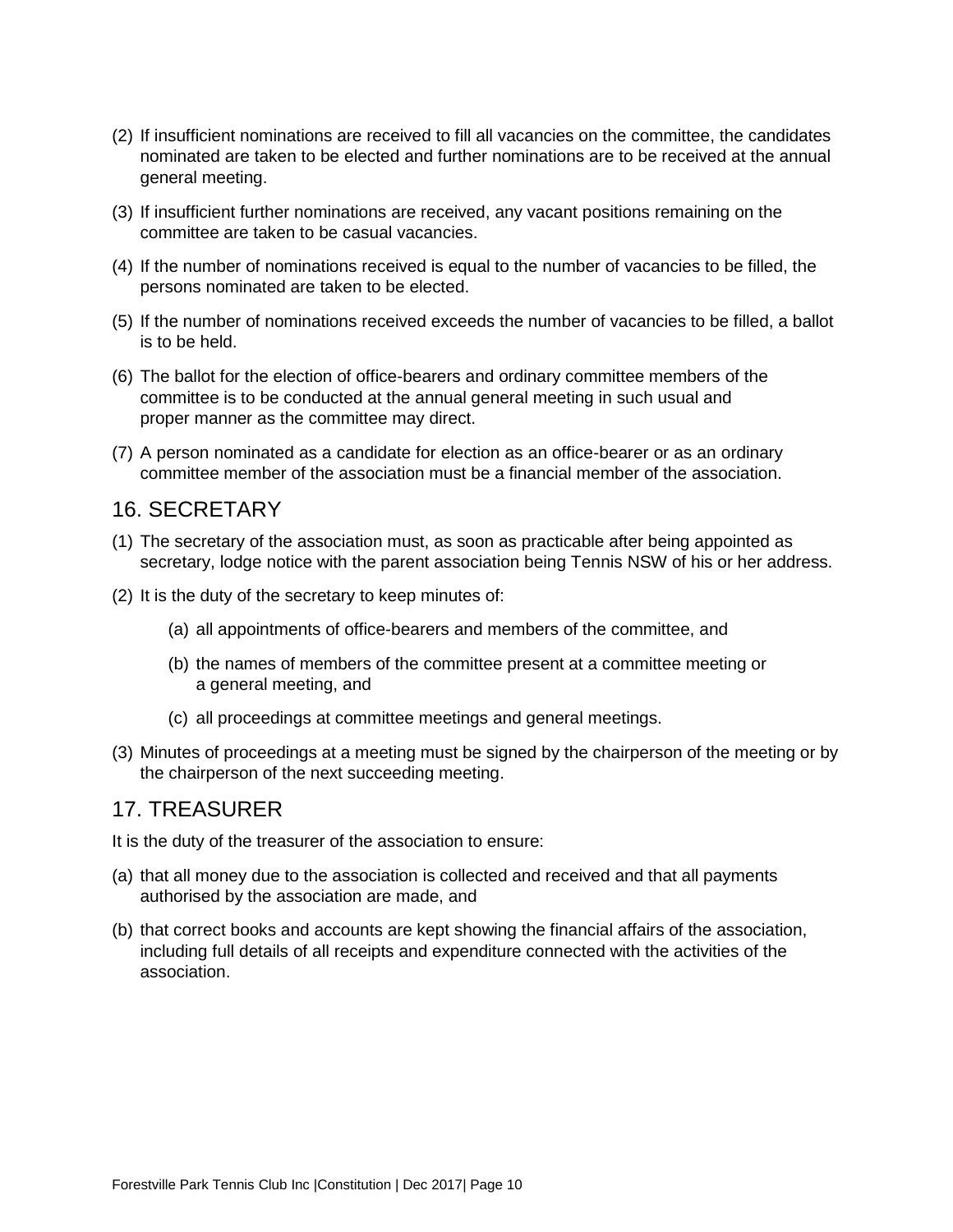#### <span id="page-11-0"></span>18. CASUAL VACANCIES

- (1) In the event of a casual vacancy occurring in the membership of the committee, the committee may appoint a member of the association to fill the vacancy and the member so appointed is to hold office, subject to this constitution, until the conclusion of the annual general meeting next following the date of the appointment.
- (2) A casual vacancy in the office of a member of the committee occurs if the member:
	- (a) dies, or
	- (b) ceases to be a member of the association, or
	- (c) becomes an insolvent under administration within the meaning of the Corporations Act 2001 of the Commonwealth, or
	- (d) resigns office by notice in writing given to the secretary, or
	- (e) is removed from office under clause 19, or
	- (f) becomes a mentally incapacitated person, or
	- (g) is absent without the consent of the committee from three consecutive meetings of the committee, or
	- (h) is convicted of an offence involving fraud or dishonesty for which the maximum penalty on conviction is imprisonment for not less than 3 months, or
	- (i) is prohibited from being a director of a company under Part 2D.6 (Disqualification from managing corporations) of the Corporations Act 2001 of the Commonwealth.

#### 19. REMOVAL OF COMMITTEE MEMBERS

- (1) The association in general meeting may by resolution remove any member of the committee from the office of member before the expiration of the member's term of office and may by resolution appoint another person to hold office until the expiration of the term of office of the member so removed.
- (2) If a member of the committee to whom a proposed resolution referred to in subclause (1) relates makes representations in writing to the secretary or president (not exceeding a reasonable length) and requests that the representations be notified to the members of the association, the secretary or the president may send a copy of the representations to each member of the association or, if the representations are not so sent, the member is entitled to require that the representations be read out at the meeting at which the resolution is considered.

#### 20. COMMITTEE MEETINGS AND QUORUM

- (1) The committee must meet at least six times in each period of 12 months at such place and time as the committee may determine.
- (2) Additional meetings of the committee may be convened by the president or by any member of the committee.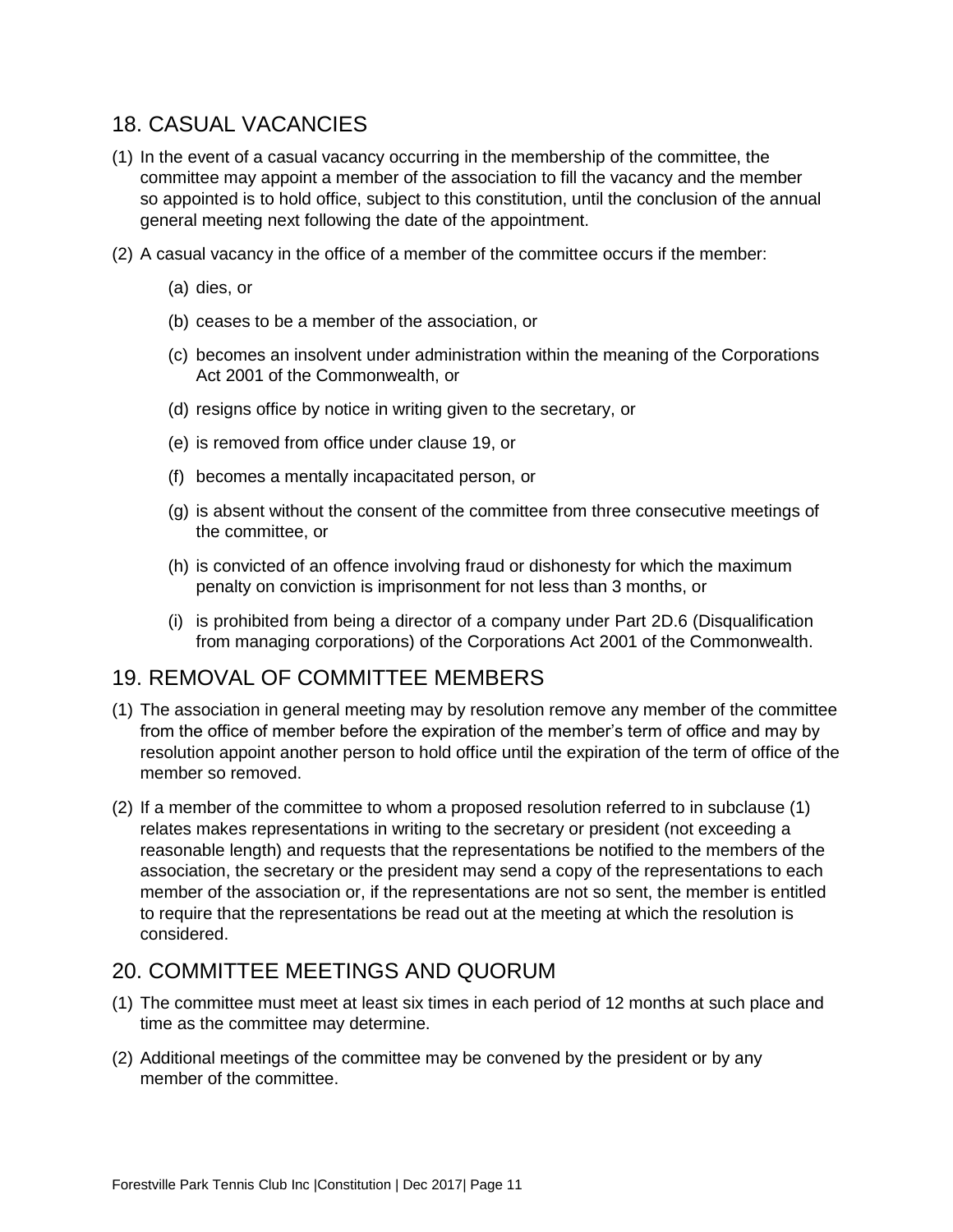- <span id="page-12-0"></span>(3) Oral or written notice of a meeting of the committee must be given by the secretary to each member of the committee at least 48 hours (or such other period as may be unanimously agreed on by the members of the committee) before the time appointed for the holding of the meeting.
- (4) Notice of a meeting given under subclause (3) must specify the general nature of the business to be transacted at the meeting and no business other than that business is to be transacted at the meeting, except business which the committee members present at the meeting unanimously agree to treat as urgent business.
- (5) For the transaction of the business of a meeting of the committee a quorum shall consist of half of the total number of permanent members of the committee rounded down to the nearest whole person plus one. For a committee of 6 or 7 persons the quorum shall be 4. For a committee of 8 it shall be 5.
- (6) No business is to be transacted by the committee unless a quorum is present and if, within half an hour of the time appointed for the meeting, a quorum is not present, the meeting is to stand adjourned to the same place and at the same hour of the same day in the following week.
- (7) If at the adjourned meeting a quorum is not present within half an hour of the time appointed for the meeting, the meeting is to be dissolved.
- (8) At a meeting of the committee:
	- (a) the president or, in the president's absence, the vice-president is to preside, or
	- (b) if the president and the vice-president are absent or unwilling to act, such one of the remaining members of the committee as may be chosen by the members present at the meeting is to preside.

#### 21. USE OF SUB-COMMITTEE

(1) The committee may, by a minuted decision, create sub-committees as and when required to gather information and make recommendations. Sub-committee members need not be members of the club. Decisions on sub-committee recommendations will be made by the committee as per paragraphs 20 and 22.

#### 22. VOTING AND DECISIONS

- (1) Questions arising at a meeting of the committee or of any sub-committee appointed by the committee are to be determined by a majority of the votes of members of the committee or sub-committee present at the meeting.
- (2) Each member present at a meeting of the committee or of any sub-committee appointed by the committee (including the person presiding at the meeting) is entitled to one vote but, in the event of an equality of votes on any question, the person presiding may exercise a second or casting vote.
- (3) Subject to clause 20 (5), the committee may act despite any vacancy on the committee.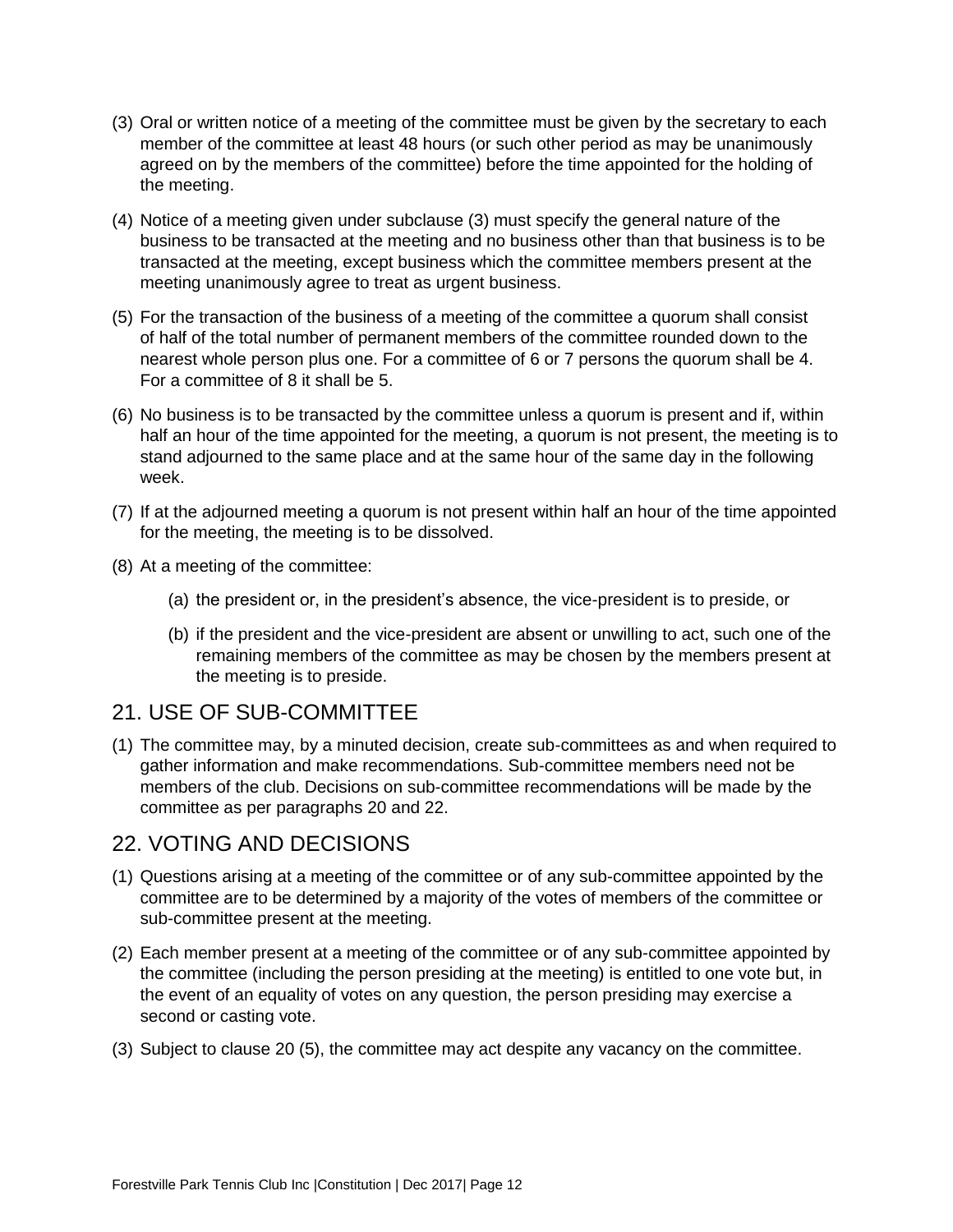(4) Any act or thing done or suffered, or purporting to have been done or suffered, by the committee or by a sub-committee appointed by the committee, is valid and effectual despite any defect that may afterwards be discovered in the appointment or qualification of any member of the committee or sub-committee.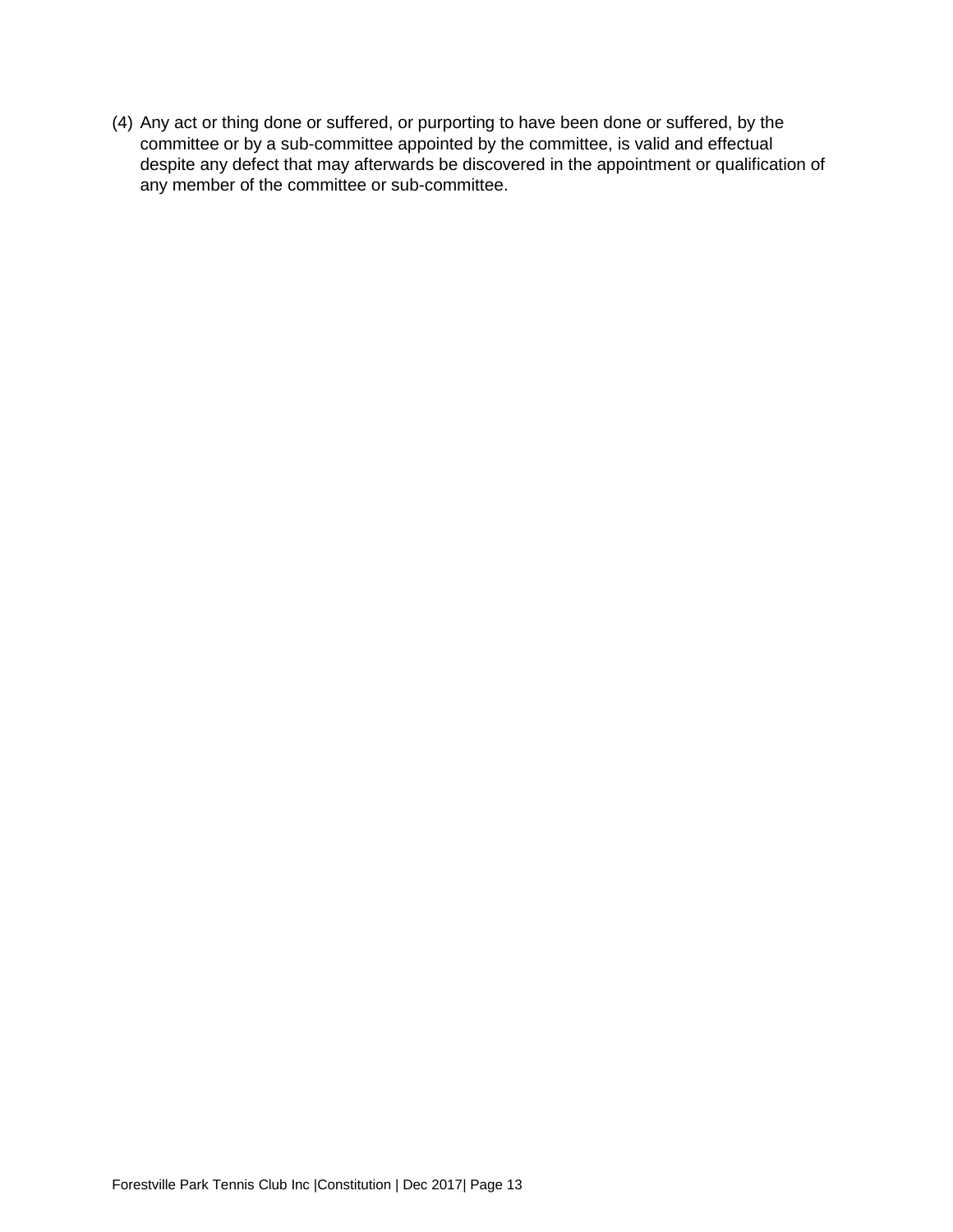# <span id="page-14-0"></span>PART 4 – GENERAL MEETINGS

#### 23. ANNUAL GENERAL MEETINGS – HOLDING OF

- (1) The association must hold its first annual general meeting within 18 months after its registration under the Act.
- (2) The association must hold its annual general meetings:
	- (a) within 6 months after the close of the association's financial year, or
	- (b) within such later time as may be allowed by the Director-General or prescribed by the Regulation.

#### 24. ANNUAL GENERAL MEETINGS - CALLING OF AND BUSINESS

- (1) The annual general meeting of the association is, subject to the Act and to clause 23, to be convened on such date and at such place and time as the committee thinks fit.
- (2) In addition to any other business which may be transacted at an annual general meeting, the business of an annual general meeting is to include the following:
	- (a) to confirm the minutes of the last preceding annual general meeting and of any special general meeting held since that meeting,
	- (b) to receive from the committee reports on the activities of the association during the last preceding financial year,
	- (c) to elect office-bearers of the association and ordinary committee members,
	- (d) to receive and consider any financial statement or report required to be submitted to members under the Act.
- (3) An annual general meeting must be specified as such in the notice convening it.

#### 25. SPECIAL GENERAL MEETINGS - CALLING OF

- (1) The committee may, whenever it thinks fit, convene a special general meeting of the association.
- (2) The committee must, on the requisition in writing of at least 5 per cent of the total number of members, convene a special general meeting of the association.
- (3) A requisition of members for a special general meeting:
	- (a) must state the purpose or purposes of the meeting, and
	- (b) must be signed by the members making the requisition, and
	- (c) must be lodged with the secretary, and
	- (d) may consist of several documents in a similar form, each signed by one or more of the members making the requisition.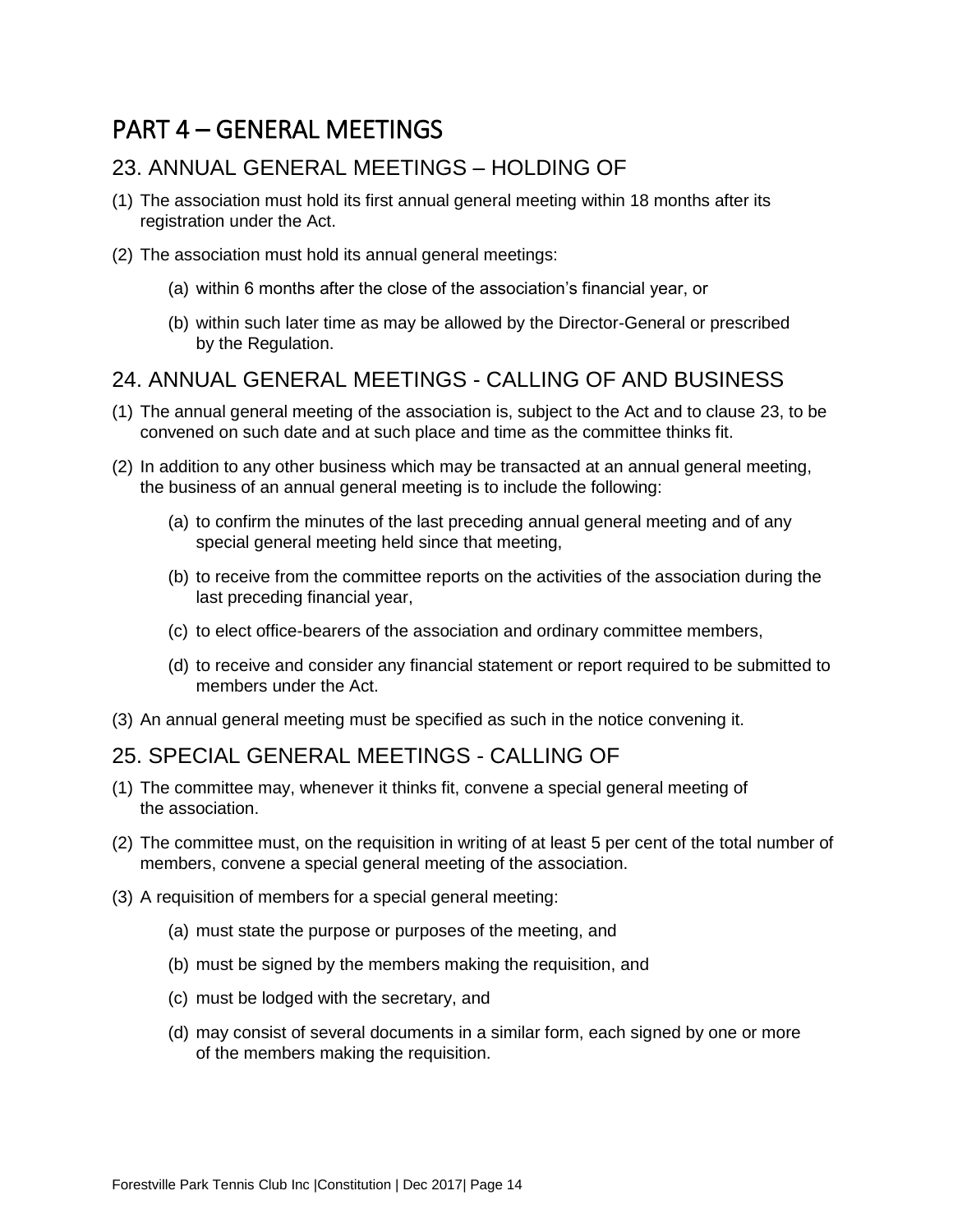- <span id="page-15-0"></span>(4) If the committee fails to convene a special general meeting to be held within 1 month after that date on which a requisition of members for the meeting is lodged with the secretary, any one or more of the members who made the requisition may convene a special general meeting to be held not later than 3 months after that date.
- (5) A special general meeting convened by a member or members as referred to in subclause (4) must be convened as nearly as is practicable in the same manner as general meetings are convened by the committee.

#### 26. NOTICE

- (1) Except if the nature of the business proposed to be dealt with at a general meeting requires a special resolution of the association, the secretary must, at least 14 days before the date fixed for the holding of the general meeting, give a notice to each member specifying the place, date and time of the meeting and the nature of the business proposed to be transacted at the meeting.
- (2) If the nature of the business proposed to be dealt with at a general meeting requires a special resolution of the association, the secretary must, at least 21 days before the date fixed for the holding of the general meeting, cause notice to be given to each member specifying, in addition to the matter required under subclause (1), the intention to propose the resolution as a special resolution.
- (3) No business other than that specified in the notice convening a general meeting is to be transacted at the meeting except, in the case of an annual general meeting, business which may be transacted under clause 24 (2).
- (4) A member desiring to bring any business before a general meeting may give notice in writing of that business to the secretary who must include that business in the next notice calling a general meeting given after receipt of the notice from the member.

## 27. QUORUM FOR GENERAL MEETINGS

- (1) No item of business is to be transacted at a general meeting unless a quorum of members entitled under this constitution to vote is present during the time the meeting is considering that item.
- (2) Twenty members present (being members entitled under this constitution to vote at a general meeting) constitute a quorum for the transaction of the business of a general meeting.
- (3) If within half an hour after the appointed time for the commencement of a general meeting a quorum is not present, the meeting:
	- (a) if convened on the requisition of members, is to be dissolved, and
	- (b) in any other case, is to stand adjourned to the same day in the following week at the same time and (unless another place is specified at the time of the adjournment by the person presiding at the meeting or communicated by written notice to members given before the day to which the meeting is adjourned) at the same place.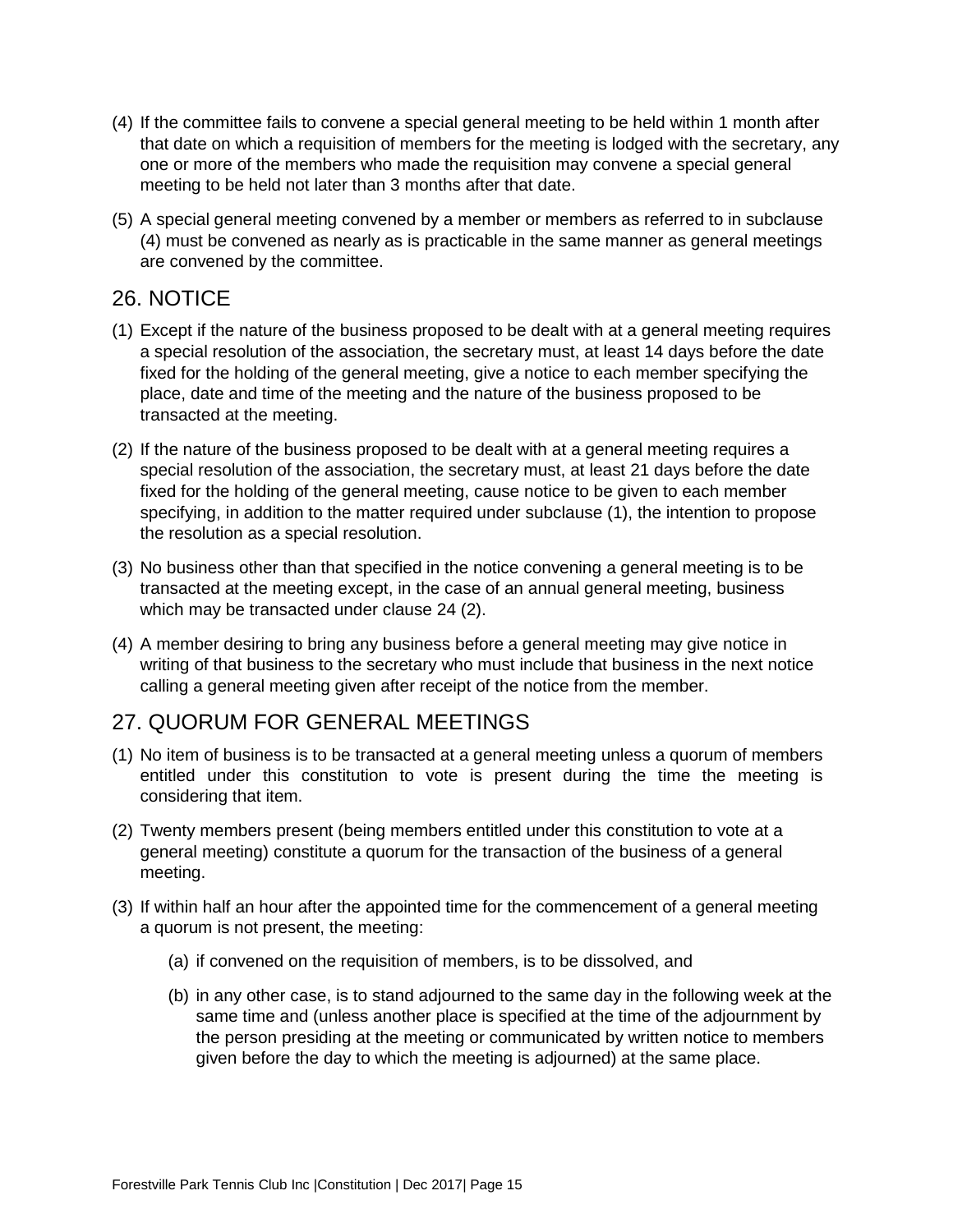<span id="page-16-0"></span>(4) If at the adjourned meeting a quorum is not present within half an hour after the time appointed for the commencement of the meeting, the members present (being at least twelve) are to constitute a quorum.

#### 28. PRESIDING MEMBER

- (1) The president or, in the president's absence, the vice-president, is to preside as chairperson at each general meeting of the association.
- (2) If the president and the vice-president are absent or unwilling to act, the members present must elect one of their number to preside as chairperson at the meeting.

#### 29. ADJOURNMENT

- (1) The chairperson of a general meeting at which a quorum is present may, with the consent of the majority of members present at the meeting, adjourn the meeting from time to time and place to place, but no business is to be transacted at an adjourned meeting other than the business left unfinished at the meeting at which the adjournment took place.
- (2) If a general meeting is adjourned for 14 days or more, the secretary must give written or oral notice of the adjourned meeting to each member of the association stating the place, date and time of the meeting and the nature of the business to be transacted at the meeting.
- (3) Except as provided in subclauses (1) and (2), notice of an adjournment of a general meeting or of the business to be transacted at an adjourned meeting is not required to be given.

#### 30. MAKING OF DECISIONS

- (1) A question arising at a general meeting of the association is to be determined by either:
	- (a) a show of hands, or
	- (b) if on the motion of the chairperson or if 5 or more members present at the meeting decide that the question should be determined by a written ballot - a written ballot.
- (2) If the question is to be determined by a show of hands, a declaration by the chairperson that a resolution has, on a show of hands, been carried or carried unanimously or carried by a particular majority or lost, or an entry to that effect in the minute book of the association, is evidence of the fact without proof of the number or proportion of the votes recorded in favour of or against that resolution.
- (3) If the question is to be determined by a written ballot, the ballot is to be conducted in accordance with the directions of the chairperson.
- (4) When a declaration by written ballot has been declared the ballot papers are to be destroyed by the scrutineers elected at the meeting.

#### 31. SPECIAL RESOLUTIONS

A special resolution may only be passed by the association in accordance with section 39 of the Act. This has to be passed at a meeting of the Association of which notice has been given to its members no later than 21 days before the date of the meeting.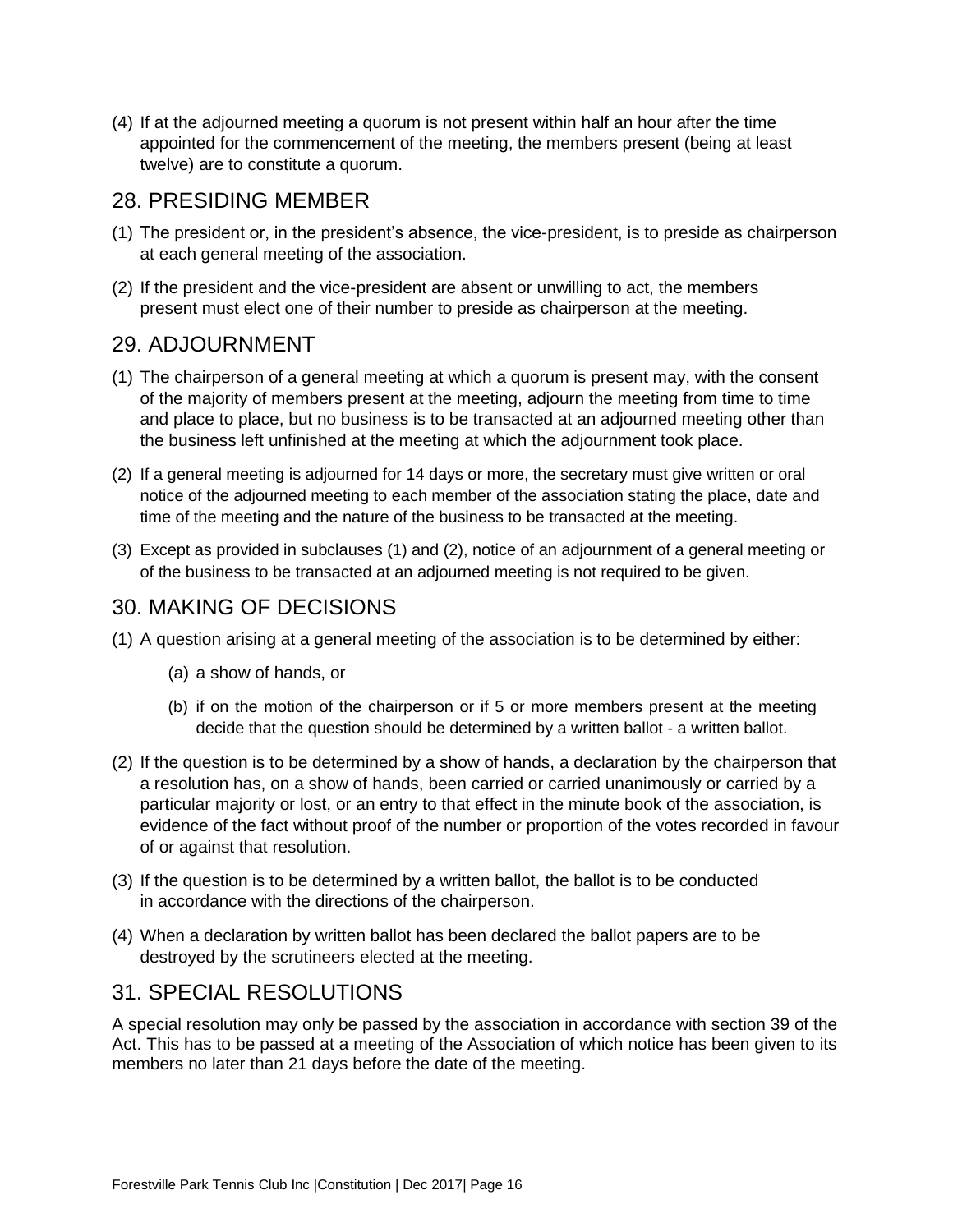<span id="page-17-0"></span>The notice should include the terms of the resolution and state that it is intended to be passed as a special resolution. The resolution has to be supported by 75% of the members at the meeting who are eligible to vote.

## 32. VOTING

- (1) On any question arising at a general meeting of the association a member has one vote only.
- (2) In the case of an equality of votes on a question at a general meeting, the chairperson of the meeting is entitled to exercise a second or casting vote.
- (3) A member is not entitled to vote at any general meeting of the association unless all money due and payable by the member to the association has been paid.
- (4) A member is not entitled to vote at any general meeting of the association if the member is under 18 years of age.

#### 33. PROXY VOTES NOT PERMITTED

Proxy voting must not be undertaken at or in respect of a general meeting. Note: Schedule 1 of the Act provides that an association's constitution is to address whether members of the association are entitled to vote by proxy at general meetings.

#### 34. NO POSTAL BALLOT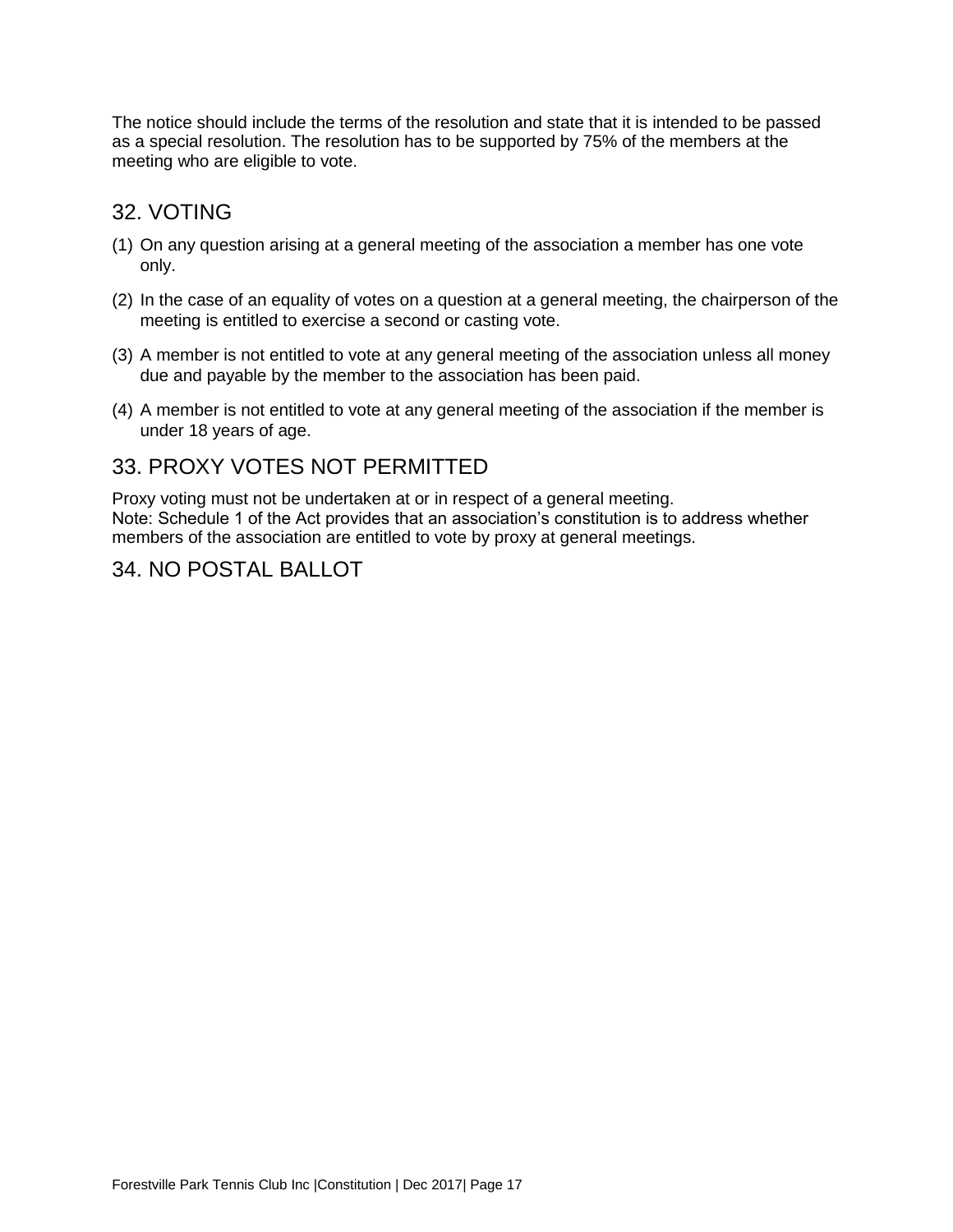# <span id="page-18-0"></span>PART 5 – MISCELLANEOUS

#### 35. INSURANCE

The association may effect and maintain insurance.

#### 36. FUNDS - SOURCE

- (1) The funds of the association are to be derived from entrance fees and annual subscriptions of members, donations and, subject to any resolution passed by the association in general meeting, such other sources as the committee determines.
- (2) All money received by the association must be deposited as soon as practicable and without deduction to the credit of the association's bank or other authorised deposit-taking institution account.
- (3) The association must, as soon as practicable after receiving any money, issue an appropriate receipt.

#### 37. FUNDS - MANAGEMENT

- (1) Subject to any resolution passed by the association in general meeting, the funds of the association are to be used in pursuance of the objects of the association in such manner as the committee determines.
- (2) All cheques, drafts, bills of exchange, promissory notes and other negotiable instruments must be signed by any two members of the committee or employees of the association, being members or employees authorised to do so by the committee.

## 38. CHANGE OF NAME, OBJECTS AND CONSTITUTION

An application to the Director-General for registration of a change in the association's name, objects or constitution in accordance with section 10 of the Act is to be made by the public officer or a committee member.

## 39. CUSTODY OF BOOKS ETC

The Secretary must keep in his or her custody or under his or her control all records, books and other documents relating to the association except for all financial records, books and other financial documents which are to be kept under the custody or control of the Treasurer. An electronic record of minutes of meetings and financial accounts will be kept for a minimum of 5 years.

## 40. INSPECTION OF BOOKS ETC

- (1) The following documents must be open to inspection, free of charge, by a member of the association at any reasonable hour:
	- (a) records, books and other financial documents of the association,
	- (b) this constitution,
	- (c) minutes of all committee meetings and general meetings of the association.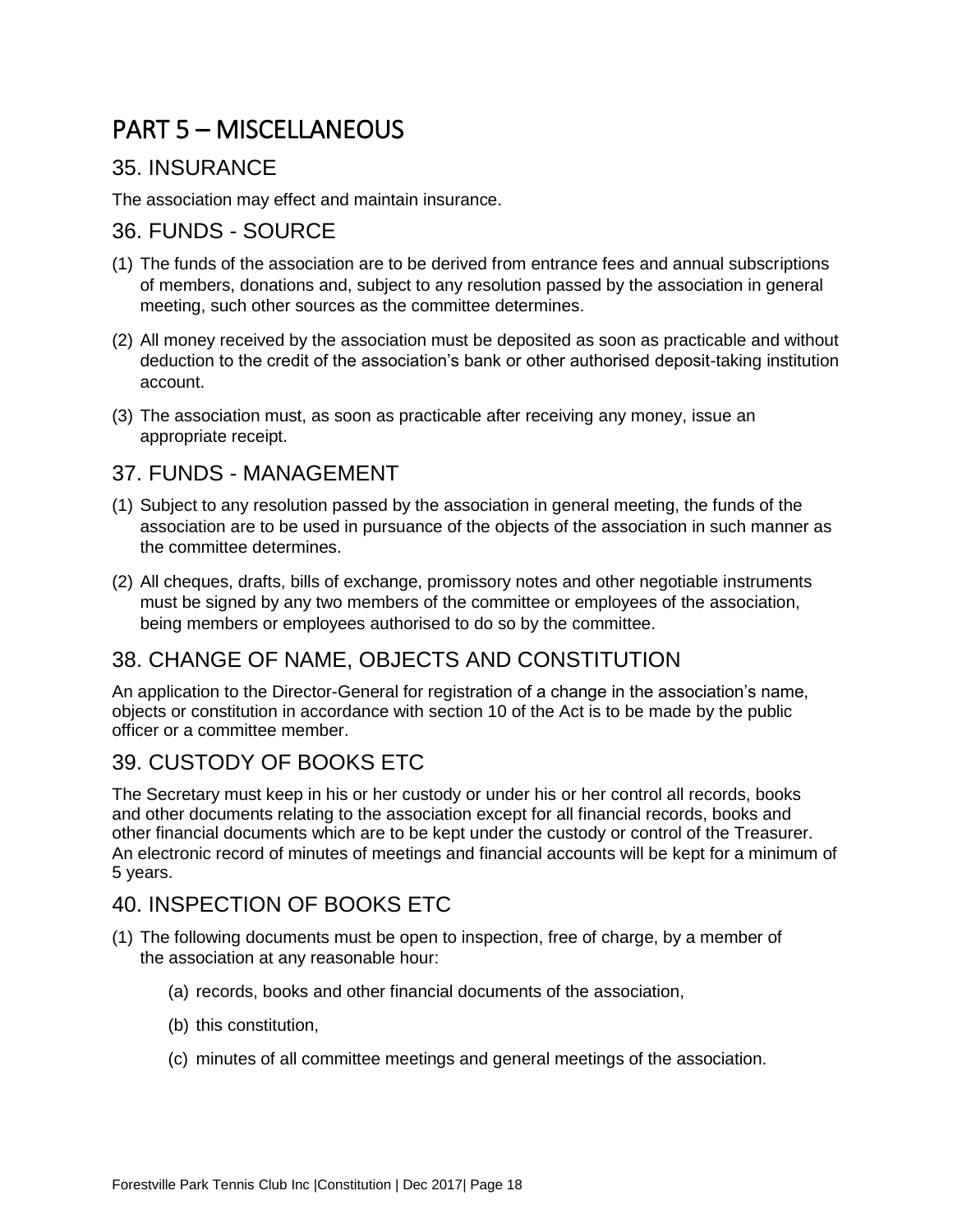<span id="page-19-0"></span>(2) A member of the association may obtain a copy of any of the documents referred to in subclause (1) on payment of a fee of not more than \$1 for each page copied.

#### 41. SERVICE OF NOTICES

- (1) For the purpose of this constitution, a notice may be served on or given to a person:
	- (a) by delivering it to the person personally, or
	- (b) by sending it by pre-paid post to the address of the person, or
	- (c) by sending it by facsimile transmission or some other form of electronic transmission to an address specified by the person for giving or serving the notice.
- (2) For the purpose of this constitution, a notice is taken, unless the contrary is proved, to have been given or served:
	- (a) in the case of a notice given or served personally, on the date on which it is received by the addressee, and
	- (b) in the case of a notice sent by pre-paid post, on the date when it would have been delivered in the ordinary course of post, and
	- (c) in the case of a notice sent by facsimile transmission or some other form of electronic transmission, on the date it was sent or, if the machine from which the transmission was sent produces a report indicating that the notice was sent on a later date, on that date.

#### 42. FINANCIAL YEAR

The financial year of the association is:

- a) the period of time commencing on the date of incorporation of the association and ending on the following 30 June, and
- b) each period of 12 months after the expiration of the previous financial year of the association, commencing on 1 July and ending on the following 30 June.

#### 43. OBJECTS OF THE CLUB

The Club is established solely for the Objects. The Objects of the Club are established to: (1) conduct, encourage, promote, advance and administer tennis throughout the local area

- (2) act, at all times, on behalf of and in the interest of the Members and tennis in the local area
- (3) to foster and emphasize the development of the sport of tennis among juniors and children
- (4) affiliate and otherwise liaise with the Northern Beaches Tennis Association, Tennis NSW and Tennis Australia of which the Club is a Member and adopt their rule and policy frameworks to further these Objects
- (5) abide by, promulgate, enforce and secure uniformity in the application of the rules of tennis as may be determined from time to time by Tennis Australia or the International Tennis Federation and as may be necessary for the management and control of tennis and related activities in New South Wales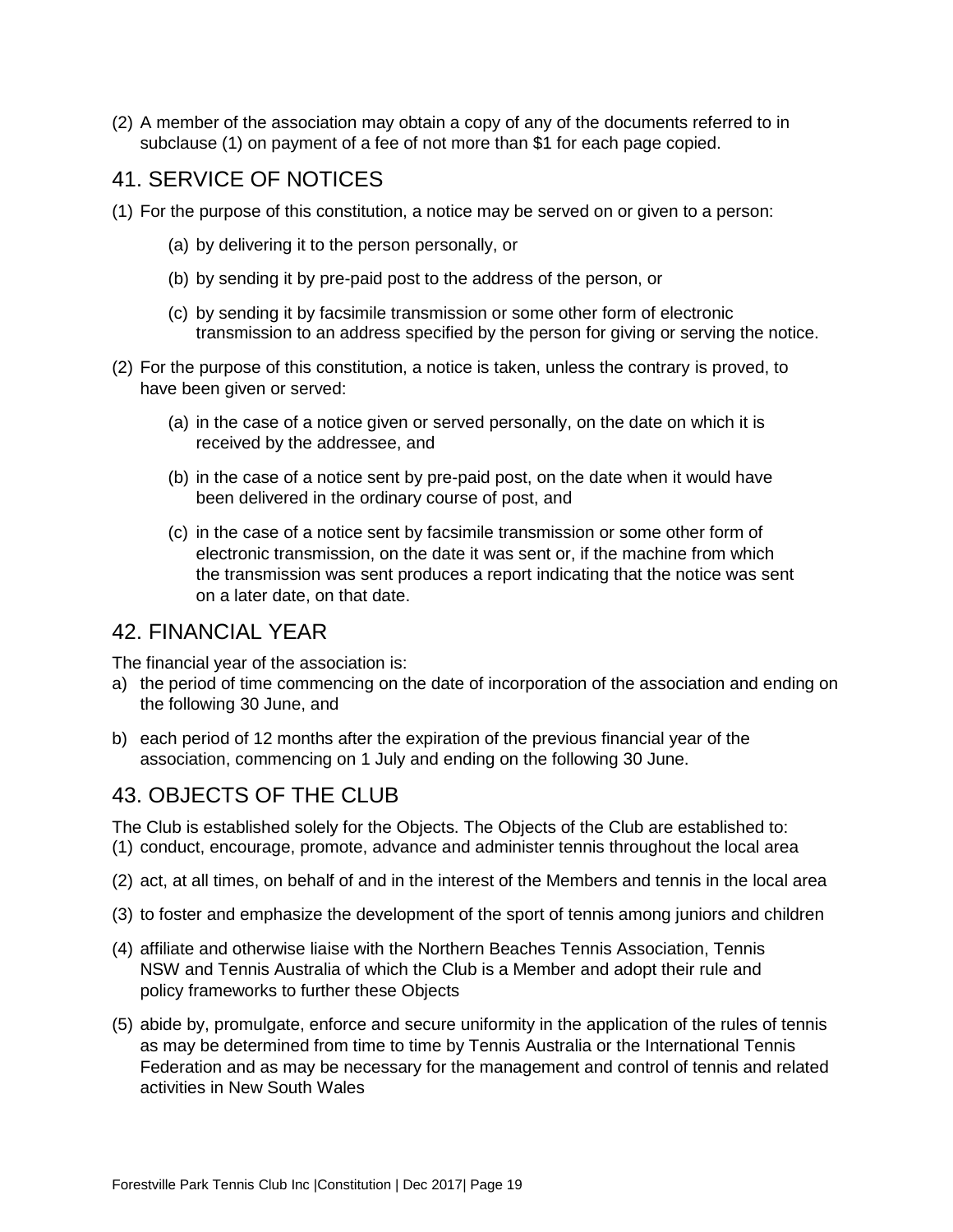- <span id="page-20-0"></span>(6) to acquire by purchase, lease, licence or otherwise tennis courts and grounds at Forestville within Warringah Council or elsewhere and to lay out, prepare and maintain the same for tennis or other athletic sports or pastimes and to build or otherwise provide a clubhouse, workshop and other conveniences in connection therewith and to furnish, alter, repair, enlarge, uphold and maintain the same and to permit the same to be used by Members and employees of the Club and others
- (7) to manage, improve, cultivate, maintain and deal with all or any part of the lands, buildings, tenements and premises of the Club
- (8) to buy, prepare, make, sell and deal in all kinds of equipment whatsoever
- (9) to observe strictly all terms and conditions and regulation as laid down from time to time by Warringah Council, including any obligations as defined within the terms of a lease that may from time to time be entered into.

#### 44. ALTERATION OF CONSTITUTION AND BY-LAWS

This Constitution shall not be altered except by Special Resolution defined in Clause 31. The By-Laws may be altered by the committee.

#### 45. WINDING UP OF THE ASSOCIATION

The association may be wound up voluntarily if the association so resolves by special resolution. The assets of the association are to be distributed to Warringah Council for the specific use of tennis clubs in the area.

#### 46. ADDRESS OF THE ASSOCIATION

The official address of the association is defined as per By-Law 3.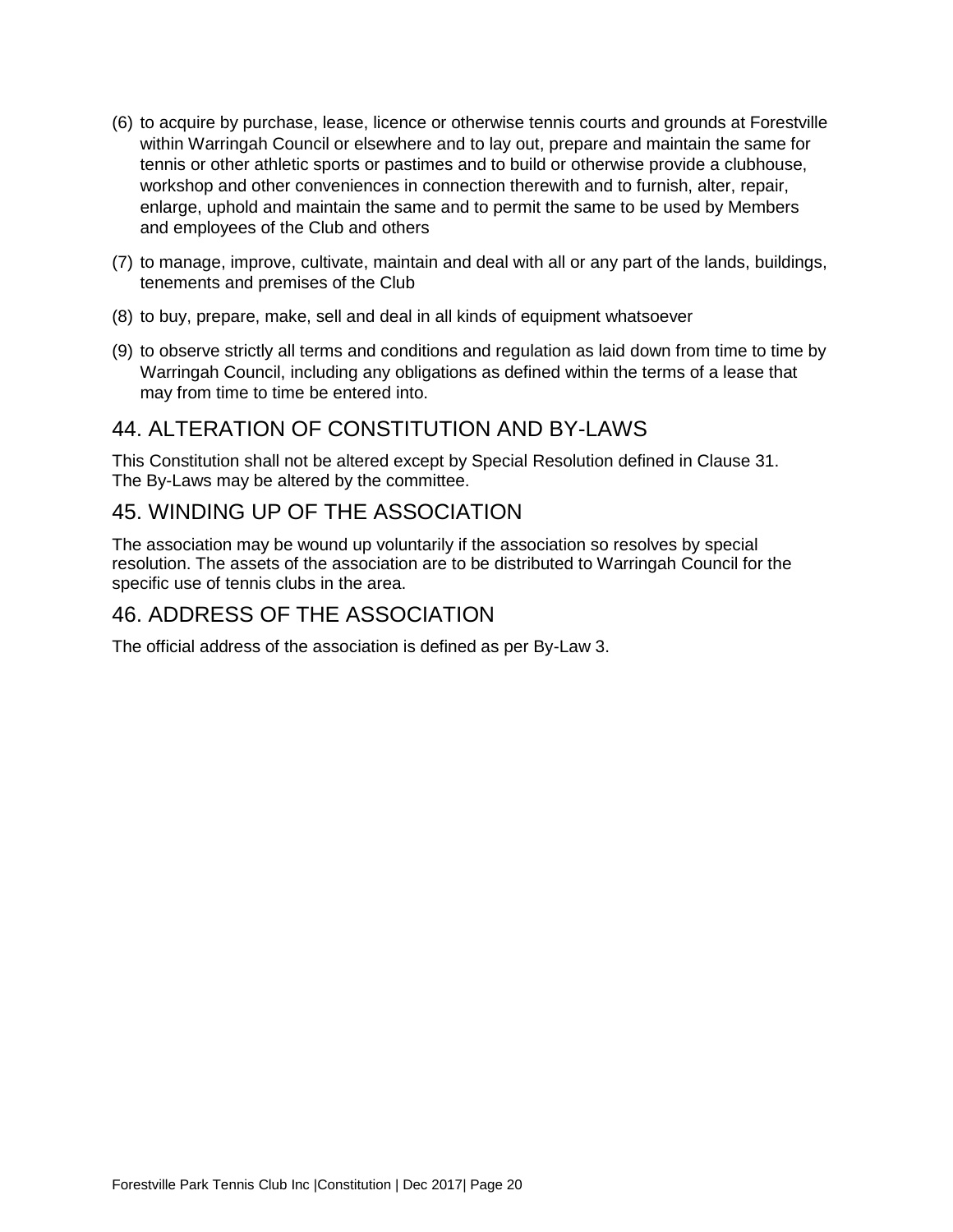# <span id="page-21-0"></span>PART 6 – BY-LAWS

#### 1. MEMBERSHIP TYPES & FEES

Membership shall consist of Life members and ordinary members and any other categories of membership as decided by the committee from time to time.

Fees on admission per clause 8 (1) shall be determined by the committee from time to time. Annual membership fees per clause 8 (2) of each membership type shall be determined by the committee from time to time.

Visitors' fees are set at \$10 per visit. If the visit occurs in nominated club times then the fee is payable to the treasurer. At all other times it is payable to The Coach.

#### 2. HONORARIUM

An honorarium to the value of the annual adult membership is offered to each person serving in the capacity of President, Secretary or Treasurer provided that person served in one of the said roles in the immediate prior year.

#### 3. OFFICIAL ADDRESS OF ASSOCIATION

The official address of the association is cnr Melwood Ave and Landford Ave, Forestville, NSW 2087.

## 4. HONORARY AND LIFE MEMBERSHIP POLICY

The Honorary and Life Membership Policy is located on the Forestville Park Tennis Club website's Constitution and Policies page.